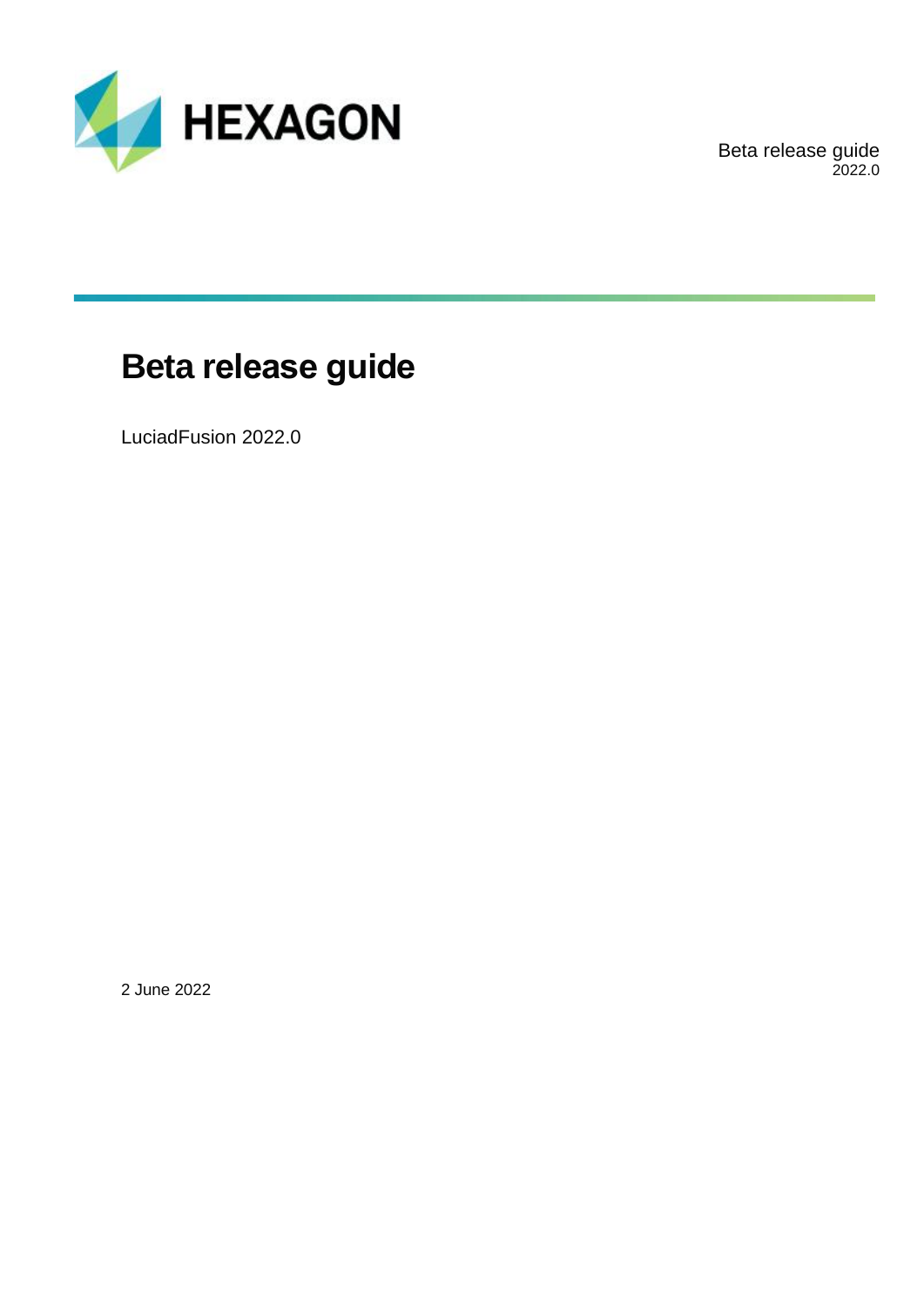

# **Contents**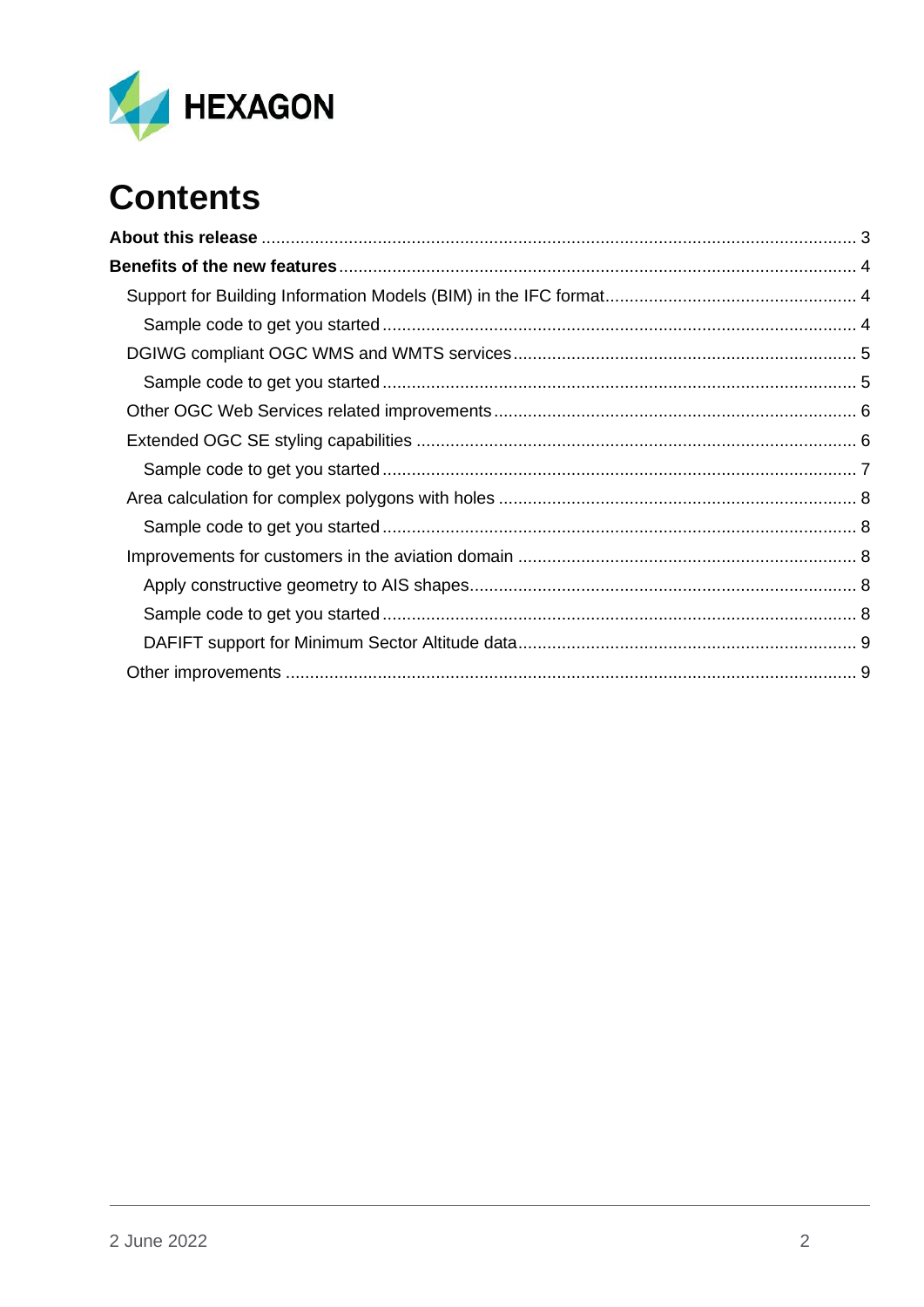

## <span id="page-2-0"></span>**About this release**

With this 2022.0 release, LuciadFusion is ready for GeoBIM. Data in the IFC format is now directly supported. Our customers in the defense domain can now benefit from DGIWG compliant OGC WMS and WMTS services. Furthermore, we added an important set of improvements and enhancements that were high on our customers wish list.

|         |                              | <b>Visualize</b>                                                                                                                                                          |     |
|---------|------------------------------|---------------------------------------------------------------------------------------------------------------------------------------------------------------------------|-----|
|         |                              | 胆                                                                                                                                                                         |     |
|         | =                            | <b>LR</b><br>LuciadCPillar<br>LuciadRIA<br> CC <br>LuciadLightspeed                                                                                                       |     |
|         | $\circ$                      | $\frac{1}{2}$<br>Java<br>GG<br><b>D</b> Java<br>TS JS                                                                                                                     |     |
| Analyze | LF<br>LuciadFusion           |                                                                                                                                                                           | Act |
|         | $\frac{1}{\sqrt{2}}$<br>Java | $\widetilde{\mathbb{C}}$<br>r<br>今                                                                                                                                        |     |
|         | Catalog and publish          | Multiple data sources, real-time feeds, sensors, simulations, OGC and other services.<br>With Luciad Portfolio, connect, visualize and analyze your data on any platform. |     |
|         |                              | <b>Connect</b>                                                                                                                                                            |     |

*Figure 1: The Luciad Product Portfolio*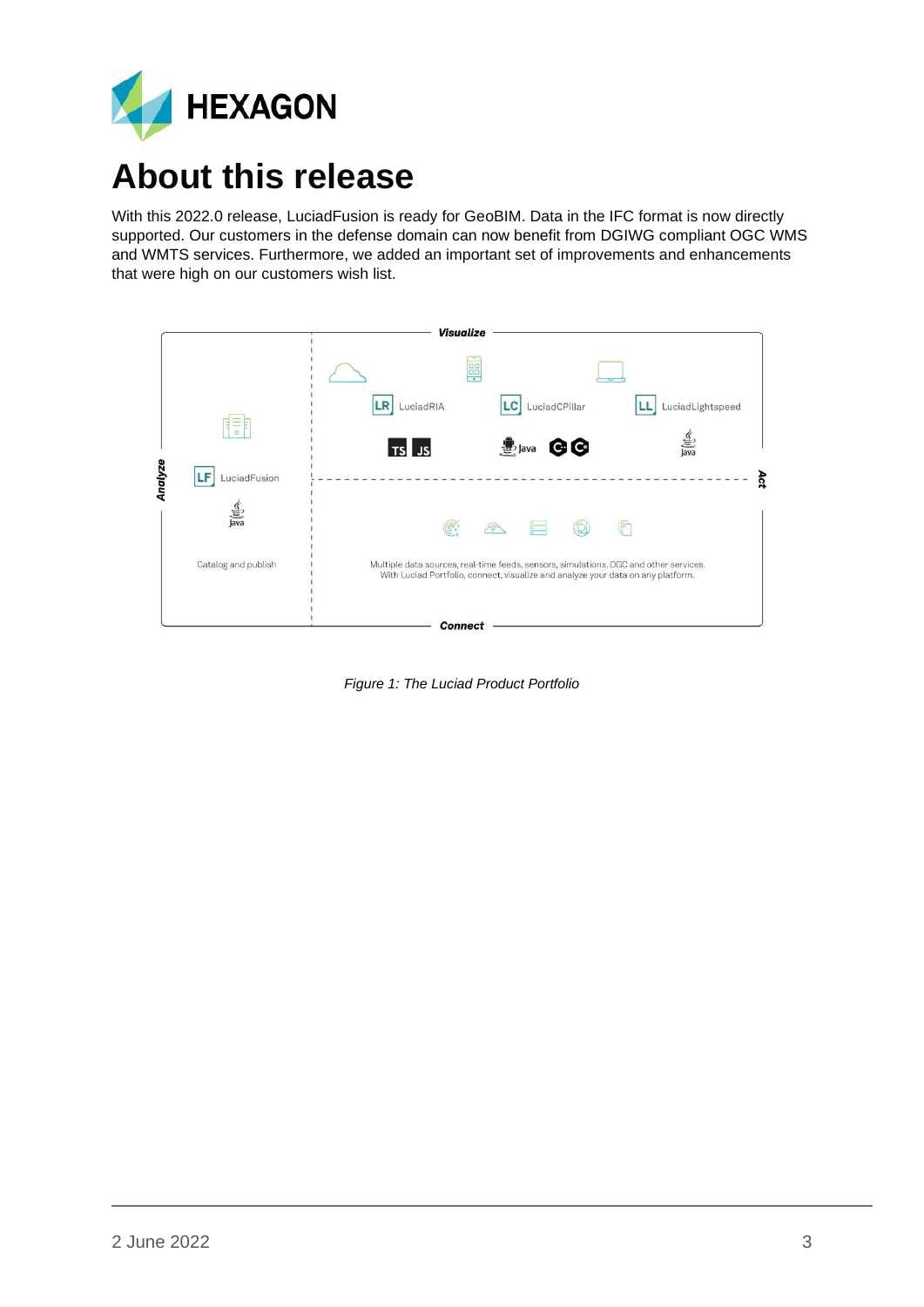

## <span id="page-3-0"></span>**Benefits of the new features**

### <span id="page-3-1"></span>Support for Building Information Models (BIM) in the IFC format

The Industry Foundation Classes (IFC) format is an open file format used by Building Information Modeling (BIM) programs. It contains a model of a building or facility, including spatial elements, materials, and shapes. In recent years, the need was recognized for GeoBIM, bringing situational awareness into infrastructure projects, and vice versa.

This 2022.0 release of LuciadFusion brings support for IFC. The IFC models can be discovered via the crawling capability and set up as OGC 3D Tiles service. Indeed, for efficient visualization, IFC data is best converted into OGC 3D Tiles. This conversion is integrated within LuciadFusion Studio and platform, transparent for the Studio user. Multiple IFC models can be combined into one 3D Tiles dataset, if required.

IFC models contain geometries as well as metadata. LuciadFusion allows you to correlate between the OGC 3D Tiles data and the properties inside the IFC. These properties can then be used to style, filter or select elements from the IFC model.

For easy access to the metadata, LuciadFusion offers a tool to convert the IFC dataset into the GeoJSON format. This conversion maintains the properties stored inside the IFC dataset, together with a bounding box of each item. The unique identifier stored inside the 3D Tiles data is also present in the GeoJSON data. You can perform this conversion to GeoJSON programmatically, or you can run a convenient IFC data conversion script from the command line.

All capabilities related to the discovery and serving of IFC data are also available via the REST API. The tiling engine API is available as stand-alone capability.

### <span id="page-3-2"></span>Sample code to get you started

The decoder sample is the main access point for testing the LuciadFusion IFC support. Furthermore, several articles have been added to complete the product documentation with information about the format IFC and how to handle it. These articles are easily accessible via the link to the documentation page "Data Formats: IFC".



*Figure 2: IFC data visualized in LuciadRIA, delivered via LuciadFusion, showing the properties of the selected element*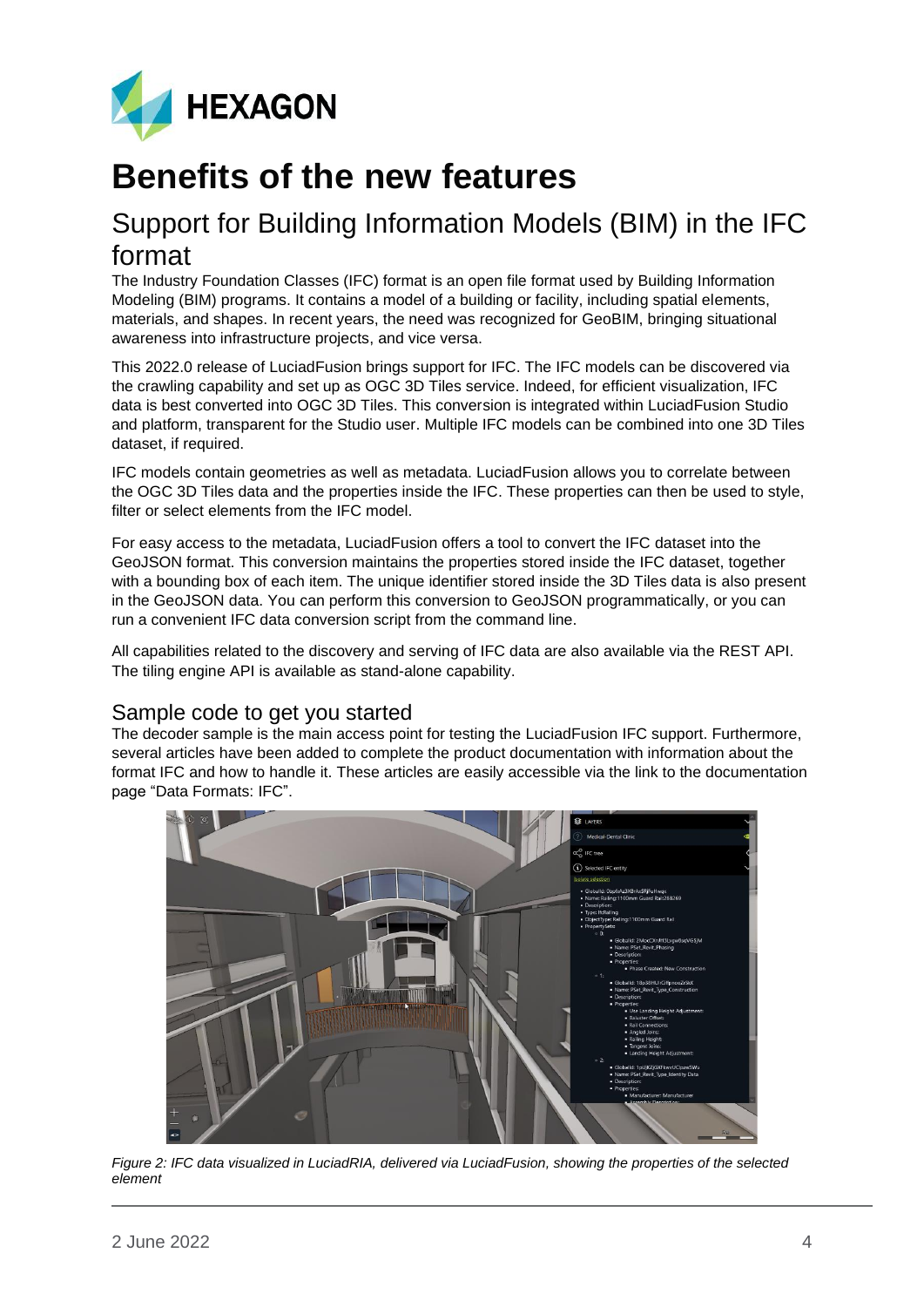

### <span id="page-4-0"></span>DGIWG compliant OGC WMS and WMTS services

The Defence Geospatial Information Working Group (DGIWG<sup>1</sup>) is the multi-national body established by a memorandum of understanding between the defense organizations of respective nations. Its main objective is to provide strategic guidance and recommendations on the standardization of geospatial data, products, and services and in the end achieve target levels of interoperability across coalition networks.

DGIWG's geospatial standards make use of existing international standards where practical. This includes the geospatial web service standards developed by the Open Geospatial Consortium (OGC). It profiles and extends these standards as needed to address defense requirements.

In this release of LuciadFusion, we have focused on the OGC WMS and WMTS services, ensuring they are DGIWG compliant. While LuciadFusion already offered most of the required capabilities from the specification in previous versions, it did not guarantee yet the proper service metadata needed for DGIWG compliance. LuciadFusion Platform as well as the LuciadFusion Studio app have been extended to facilitate the necessary configuration.

| Create Service              |                                                                                                                                                                                                                   | $\times$ |
|-----------------------------|-------------------------------------------------------------------------------------------------------------------------------------------------------------------------------------------------------------------|----------|
| <b>METADATA</b>             | <b>CONTACT INFORMATION</b><br><b>PRODUCTS</b>                                                                                                                                                                     |          |
| <b>Service title</b>        |                                                                                                                                                                                                                   |          |
|                             | Required                                                                                                                                                                                                          |          |
| Service type                | <b>WMS</b>                                                                                                                                                                                                        |          |
| <b>Service name</b>         |                                                                                                                                                                                                                   |          |
|                             | Required                                                                                                                                                                                                          |          |
| <b>Endpoint URL</b>         |                                                                                                                                                                                                                   |          |
| Abstract                    | This is the default abstract text. These defaults are configured in the fusion profile configuration files (e.g.<br>application-fusion.development.yml) under 'fusion.studio.configuration.defaultMetadata'.<br>í |          |
| <b>Keywords</b>             |                                                                                                                                                                                                                   |          |
|                             | Enter a comma-separated list of keywords. For example: satellite, multispectral, landsat                                                                                                                          |          |
| <b>Access</b><br>Constraint | none                                                                                                                                                                                                              |          |
| <b>Start service?</b>       | $\overline{\mathbf{v}}$                                                                                                                                                                                           |          |
|                             | Contact information for Bobby Examples at Example Corp.                                                                                                                                                           |          |
|                             | Example Street 42, 218 Example City                                                                                                                                                                               |          |
|                             |                                                                                                                                                                                                                   |          |
|                             |                                                                                                                                                                                                                   |          |
|                             | <b>CREATE SERVICE</b><br><b>CANCEL</b>                                                                                                                                                                            |          |

*Figure 3: You can now configure OGC WMS and WMTS services to be DGIWG compliant in LuciadFusion*

### <span id="page-4-1"></span>Sample code to get you *started*

The article "How to make your LuciadFusion WMS or WMTS service DGIWG-compliant" describes how to ensure all is set up properly.

<sup>1</sup> https://www.dgiwg.org/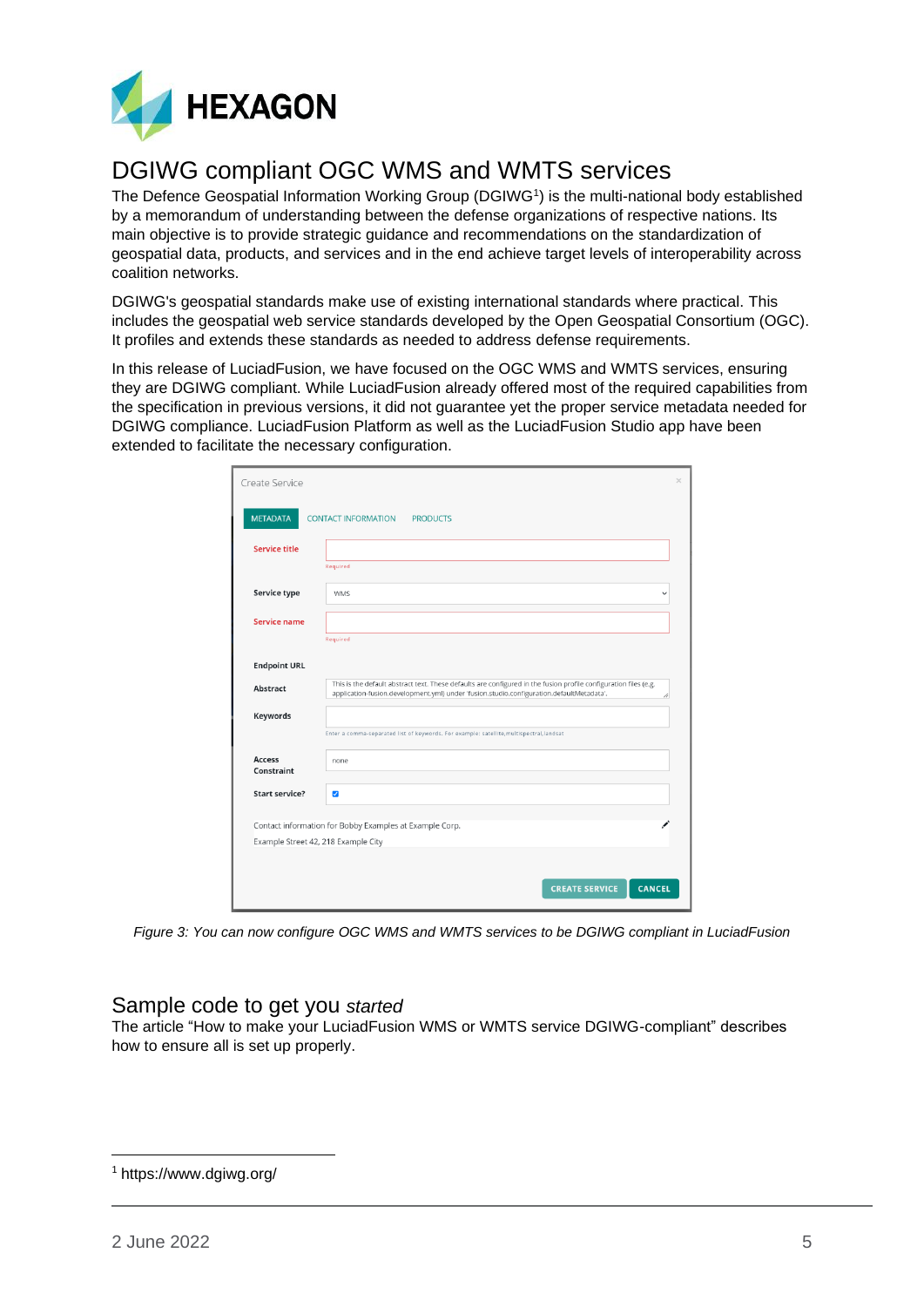

### <span id="page-5-0"></span>Other OGC Web Services related improvements

- LuciadFusion now supports the "GetLegend" request for OGC WMS and OGC WMTS services. By default, the LuciadFusion Platform responds with an icon graphic if it receives a GetLegendGraphic request from a WMS or WMTS service. The icon depends on the type of model linked to the service layer: elevation, raster, or vector. In addition, the LuciadFusion Platform allows you to customize the legend encoding for the WMS and WMTS services. More information, include sample code, can be found in the newly added article "How to customize the legend encoding".
- The OGC WMS GetFeatureInfo response can now be provided in XML, in addition to the already available encoding in JSON.
- Support for OGC WMS map requests specifying rotation: By definition, a WMS map request includes coordinates that determine the area to be visualized. When the resulting map needs to be used on a rotated view in an application, labels and icons might no longer appear in the desired orientation; for example, labels are no longer rendered upright. To improve this, the WMS server of LuciadFusion now supports server-side map rotations: by including an 'angle' parameter in the WMS map request, LuciadFusion will now return the desired map rotation around the center in degrees. Because the rotation is done on the WMS server itself, labels and oriented icons are positioned correctly on the returned rotated maps.
- Upgrade of the OGC server samples to Java Servlet 3: the OGC Server samples included in LuciadFusion have been upgraded to make use of Java Servlet 3 capabilities. The most important change is the replacement of the legacy XML deployment descriptors with annotations on the servlets. A direct benefit is the easier integration of the OGC services with Spring Boot, one of the most widely used frameworks to run applications and services.

### <span id="page-5-1"></span>Extended OGC SE styling capabilities

OGC Symbology Encoding (SE), previously called Styled Layer Descriptor (SLD) is a standard for cross-platform and cross-vendor style definition. It mainly focuses on vector data, but also includes some parameters for defining the appearance of raster data.

OGC SE is widely used. Nevertheless, its expressive power is limited with respect to label styling options. This is one of the primary reasons why the industry introduced the concept of vendor options. Vendor options are key/value pairs that can be set on a symbolizer to customize settings that are not available in OGC SE.

For labeling, this mechanism has already been used within the Luciad Portfolio products. A typical use case is street labeling. Now we have used this concept of vendor options to support the label box styling settings.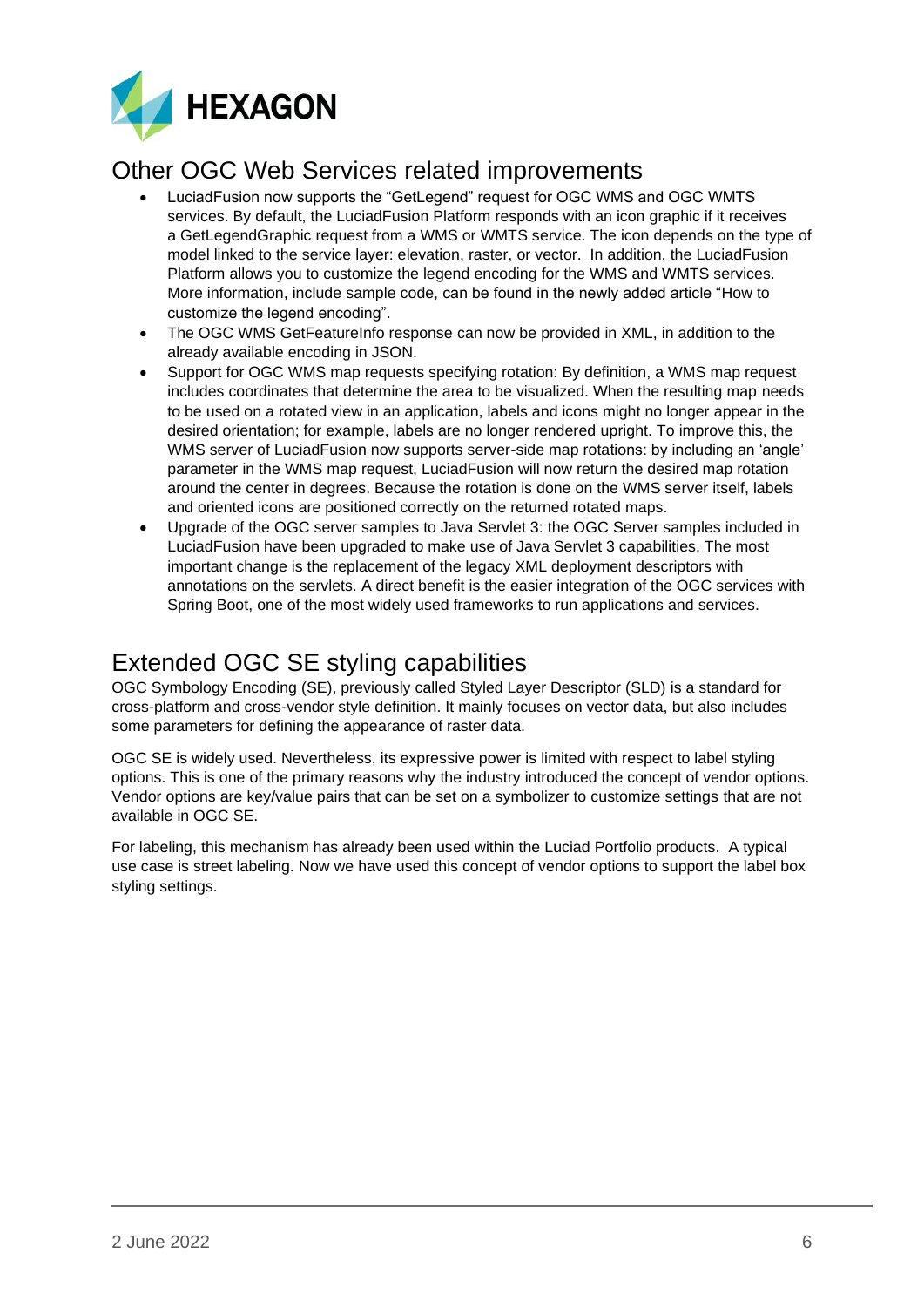

| Chicago                                                                                                                                                                                                                                                                                                  |
|----------------------------------------------------------------------------------------------------------------------------------------------------------------------------------------------------------------------------------------------------------------------------------------------------------|
|                                                                                                                                                                                                                                                                                                          |
| Tacoma<br>Spokane<br>Seattle<br>St. Paul<br>Minneapolis<br>Portland<br>Syracuse<br>Milwaukee<br>Warren                                                                                                                                                                                                   |
| Providence<br>Omaha<br>Rochester<br>Salt Lake City<br>Madison<br><b>Boston</b><br>Dayton<br>Auroral<br>Des Moines<br>$40^\circ$<br>St. Louis<br>Denver<br>New York<br>Pittsburgh<br>Stockton<br>Oakland<br>Indianapolis<br>Colorado Springs<br>Sacramento<br>Tulsa<br>San Jose<br>Louisville<br>Richmond |
| ■Knoxville<br>Los Angeles<br>Las Vegas<br>Raleigh<br>Oklahoma City<br>Memphis Chattanooga<br>Albuquerque    Irving<br>Mesa<br>Anaheim<br>Tempe<br>El Paso<br>San Diego<br>Dallas Arlington<br>Metairie Montgomery<br>30 <sup>o</sup>                                                                     |
| San Antonio <sup>n</sup><br>Baton Rouge<br>Jacksonville<br>New Orleans<br>Orlando<br>St. Petersburg<br>Corpus Christi<br>Fort Lauderdale<br>Miami                                                                                                                                                        |
| $20^\circ$<br>اٹر ص<br>$\frac{1}{2}$<br><b>A HEXAGON</b><br>N 24°12'37" W 102°55'08"                                                                                                                                                                                                                     |

*Figure 4: The concept of vendor options to support the label box styling settings is now available in LuciadFusion*

Other improvements related to OGC SE support in LuciadFusion:

- You can now style the points of a line-based shape: by using a PointSymbolizer with the Geometry function "vertices", the defined point style is applied to all points of the encountered shape. An example use case is the styling of waypoints along an ATS route.
- You can now use the geometry function "interiorPoint" to style a shape using a PointSymbolizer. This function takes a point on the shape border itself (the middle) if it is open, or inside the shape if it is closed.
- You can now adjust the anchor point of icons in OGC SE, by using the AnchorPoint property on a PointSymbolizer graphic. An example use case is the alignment of the tip of an arrow icon with the end of a line segment.



*Figure 5: Extended PointSymbolizer capabilities*

#### <span id="page-6-0"></span>Sample code to get you started

The existing OGC SE samples have been extended. For the label box styling, a how-to article has been added: "How to draw a box around labels".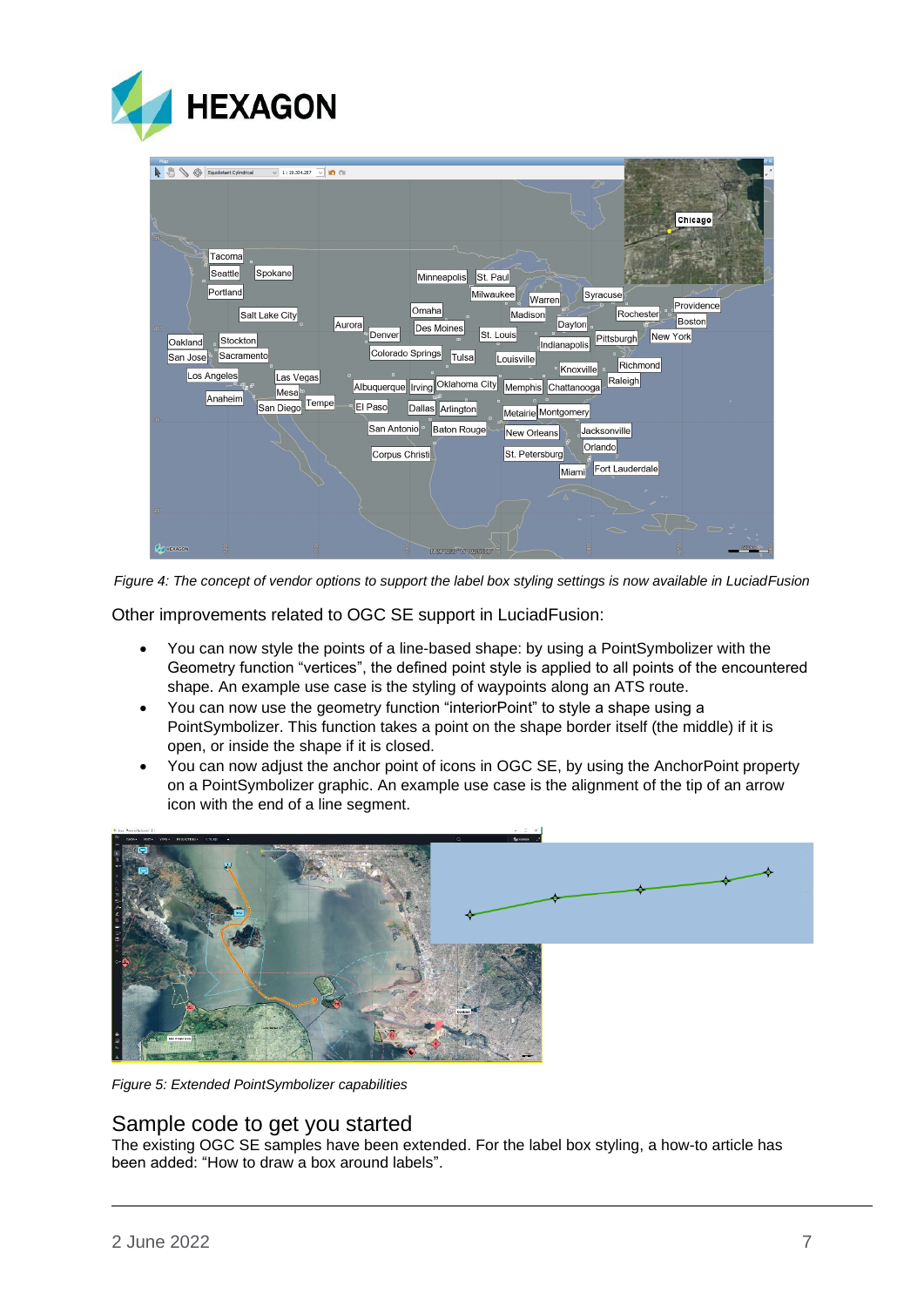

### <span id="page-7-0"></span>Area calculation for complex polygons with holes

You can calculate the area of a surface with one of these three methods:

- TLcdEllipsoidUtil.geodesicArea(ILcdShape, ILcdEllipsoid) for shapes with longitude/latitude coordinates
- TLcdSphereUtil.geodesicArea(ILcdShape, double) for shapes with longitude/latitude coordinates
- TLcdCartesian.area(ILcdShape) for shapes with Cartesian (X/Y) coordinates

All these functions now support complex polygons, including islands and holes.



*Figure 6: An example of the area of Italy, of which the country borders make up a complex polygon*

### <span id="page-7-1"></span>Sample code to get you started

A new how-to article has been added, titled "How to calculate the area of a complex polygon?".

### <span id="page-7-2"></span>Improvements for customers in the aviation domain

### <span id="page-7-3"></span>Apply constructive geometry to AIS shapes

Since early versions of LuciadFusion, topological checks and constructive geometry operations can be applied. This capability has now been extended for aeronautical objects, that are decoded as socalled "AIS shapes" by the LuciadFusion API. It is particularly relevant to all polyline- and polygon-like objects.

### <span id="page-7-4"></span>Sample code to get you started

This capability has been integrated into the "Constructive Geometry" sample of LuciadFusion.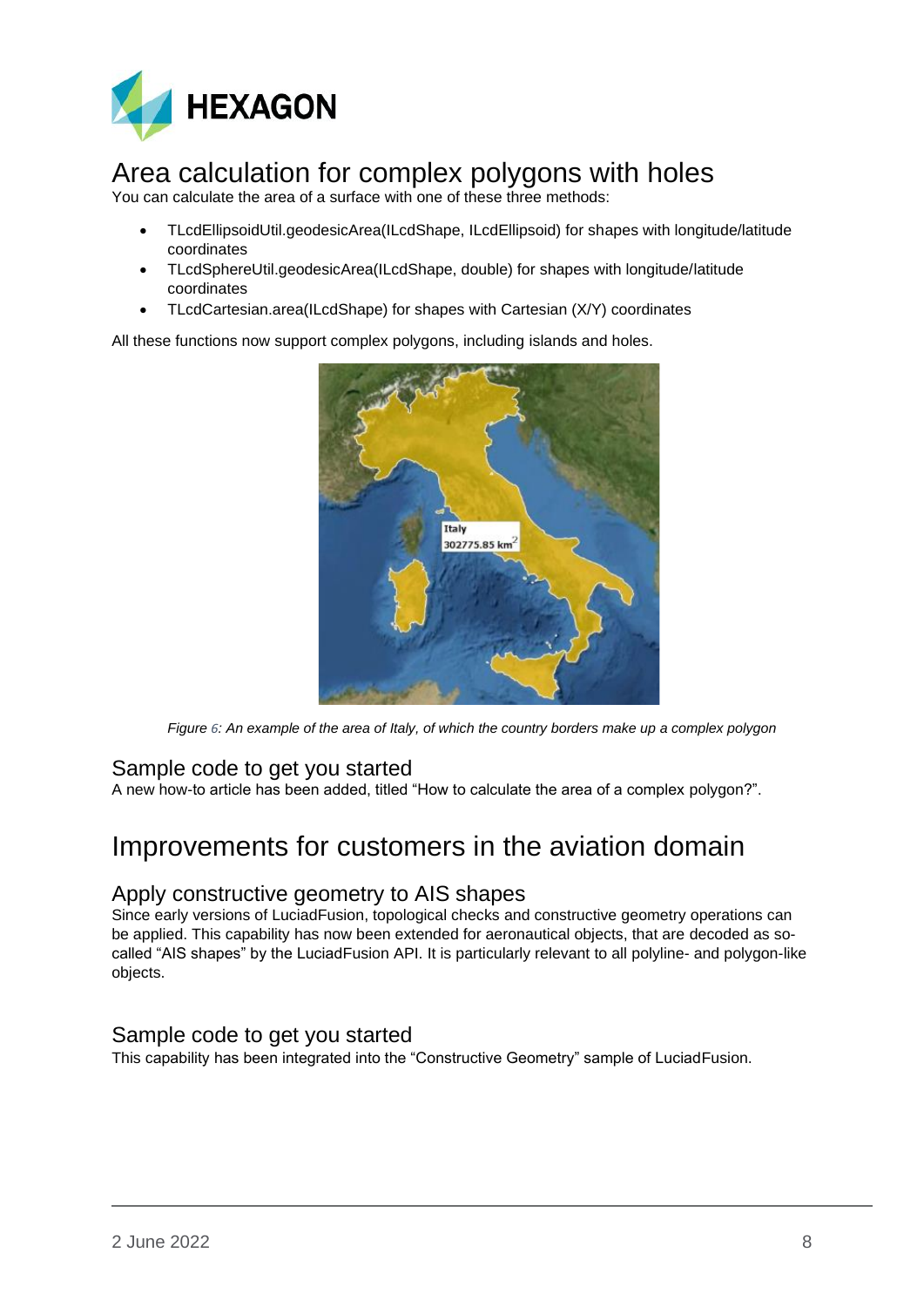



*Figure 7: The green filled area shows the intersection of two circular airspaces*

#### <span id="page-8-0"></span>DAFIFT support for Minimum Sector Altitude data

The decoder for the DAFIFT aviation format now supports decoding and visualization of Minimum Sector Altitude data. This data defines the lowest altitude that provides a minimum clearance of 1000ft above all objects located within a circle sector, for example around a navigational aid.

### <span id="page-8-1"></span>Other improvements

LuciadFusion now supports Draco compression for point cloud data encoded as 3D Tiles. This extends the existing capability supporting Draco compression for 3D Tiles meshes data.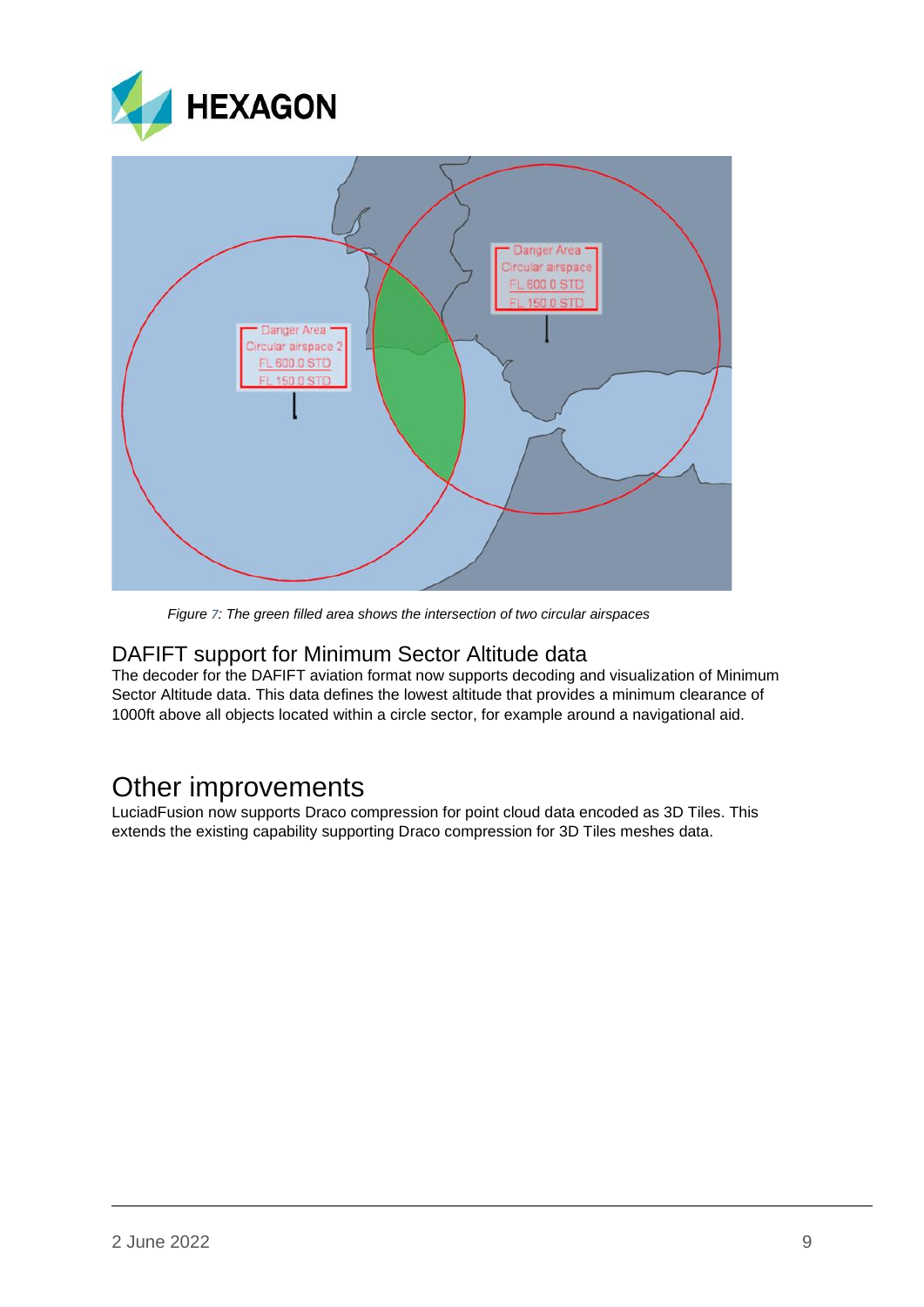

## **About Hexagon**

Hexagon is a global leader in digital reality solutions, combining sensor, software and autonomous technologies. We are putting data to work to boost efficiency, productivity, quality and safety across industrial, manufacturing, infrastructure, public sector, and mobility applications.

Our technologies are shaping production and people-related ecosystems to become increasingly connected and autonomous — ensuring a scalable, sustainable future.

Hexagon's Safety, Infrastructure & Geospatial division improves the resilience and sustainability of the world's critical services and infrastructure. Our solutions turn complex data about people, places and assets into meaningful information and capabilities for better, faster decision-making in public safety, utilities, defense, transportation and government.

Hexagon (Nasdaq Stockholm: HEXA B) has approximately 22,000 employees in 50 countries and net sales of approximately 4.3bn EUR. Learn more at [hexagon.com](https://hexagon.com/) and follow us [@HexagonAB.](https://twitter.com/hexagonab)

#### Copyright

© 2022 Hexagon AB and/or its subsidiaries and affiliates. All rights reserved

Warning: The product made the subject of this documentation, including the computer program, icons, graphical symbols, file formats, audio-visual displays and documentation (including this documentation) (collectively, the "Subject Product") may be used only as permitted under the applicable software license agreement, and subject to all limitations and terms applicable to use of the Subject Product therein. The Subject Product contains confidential and proprietary information of Intergraph Corporation, a member of the Hexagon Group of companies ("Hexagon"), its affiliates, and/or third parties. As such, the Subject Product is protected by patent, trademark, copyright and/or trade secret law and may not be transferred, assigned, provided, or otherwise made available to any third party in violation of applicable terms and conditions cited further below.

### Terms of Use

By installing, copying, downloading, accessing, viewing, or otherwise using the Subject Product, you agree to be bound by the terms of the EULA found here: [https://www.hexagonsafetyinfrastructure.com/-/media/Legal/Hexagon/SI/Licenses/EULA\\_SA\\_SIG-](https://www.hexagonsafetyinfrastructure.com/-/media/Legal/Hexagon/SI/Licenses/EULA_SA_SIG-Eng_062021.pdf)[Eng\\_062021.pdf.](https://www.hexagonsafetyinfrastructure.com/-/media/Legal/Hexagon/SI/Licenses/EULA_SA_SIG-Eng_062021.pdf)

### **Disclaimers**

Hexagon and its suppliers believe the information in this publication is accurate as of its publication date. Hexagon is not responsible for any error that may appear in this document. The information and the software discussed in this document are subject to change without notice.

Language Translation Disclaimer: The official version of the Documentation is in English. Any translation of this document into a language other than English is not an official version and has been provided for convenience only. Some portions of a translation may have been created using machine translation. Any translation is provided "as is." Any discrepancies or differences occurring in a translation versus the official English version are not binding and have no legal effect for compliance or enforcement purposes. Hexagon disclaims any and all warranties, whether express or implied, as to the accuracy of any translation.

Reasonable efforts have been made to provide an accurate translation; however, no translation, whether automated or provided by human translators is perfect. If any questions arise related to the accuracy of the information contained in a translated version of Documentation, please refer to its official English version. Additionally, some text, graphics, PDF documents, and/or other accompanying material may not have been translated.